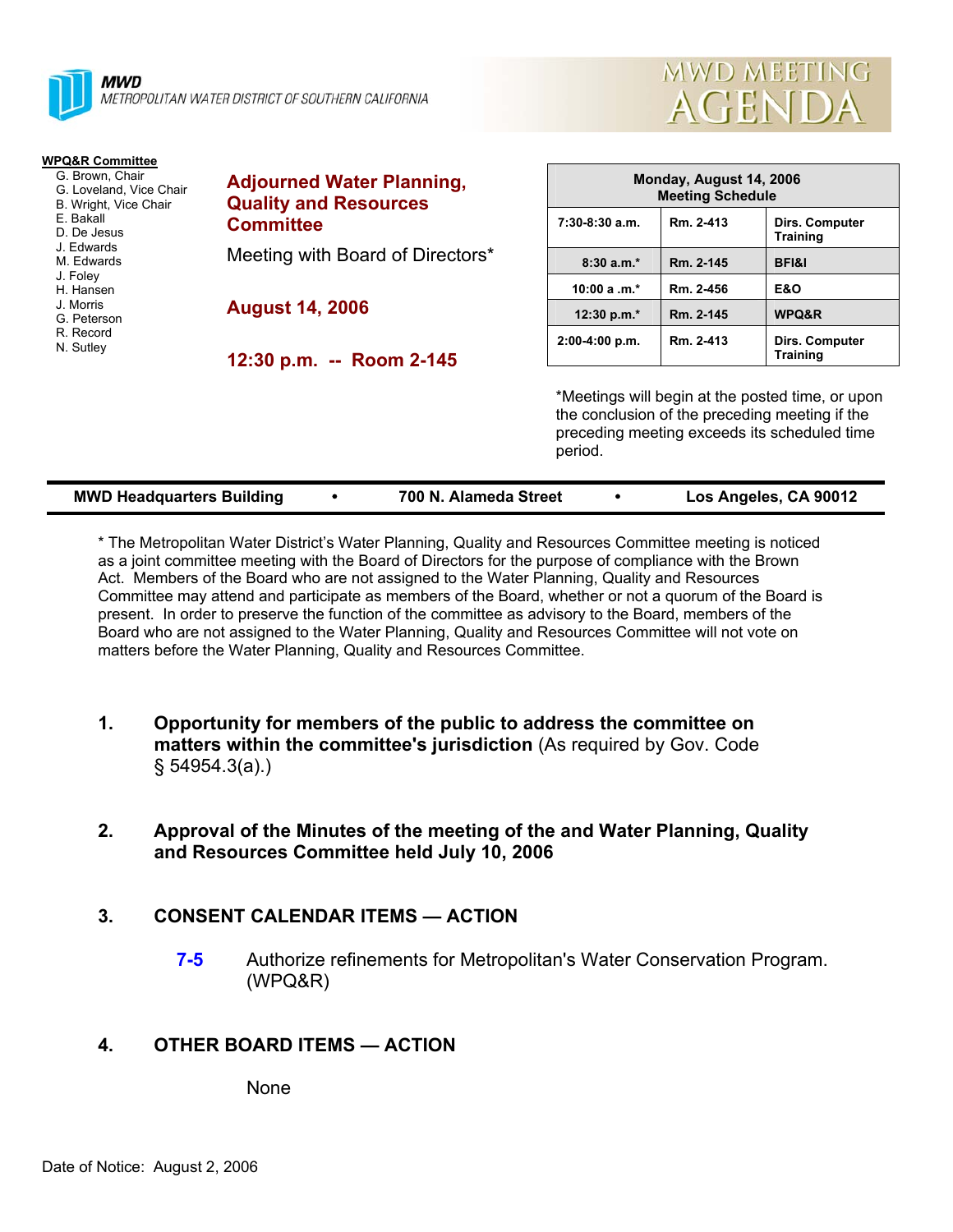#### **5. BOARD INFORMATION ITEMS**

**9-2** • Report on development of the Planning Agreement for the Bay-Delta Conservation Plan. (WPQ&R)

#### **6. COMMITTEE ITEMS**

- a. Discussion of committee name options
- b. Oral report on proposed Water Supply Option Agreement with Los Angeles County Waterworks District No. 40

# c. **Colorado River Matters**

- i. Update on Colorado River Drought Conditions
- ii. Discussion on Development of Colorado River Shortage Guidelines
- iii. Status report on All American Canal Regulatory Storage Project (Drop 2)
- iv. Oral report on Colorado River matters. (WPQ&R, L&C)

# d. **CALFED/Bay-Delta Matters**

i. Oral report on Bay-Delta matters

#### **7. MANAGEMENT REPORT**

a. Water Resource Management Manager's report

# **8. FOLLOW-UP ITEMS**

**None** 

# **9. FUTURE AGENDA ITEMS**

# **10. ADJOURNMENT**